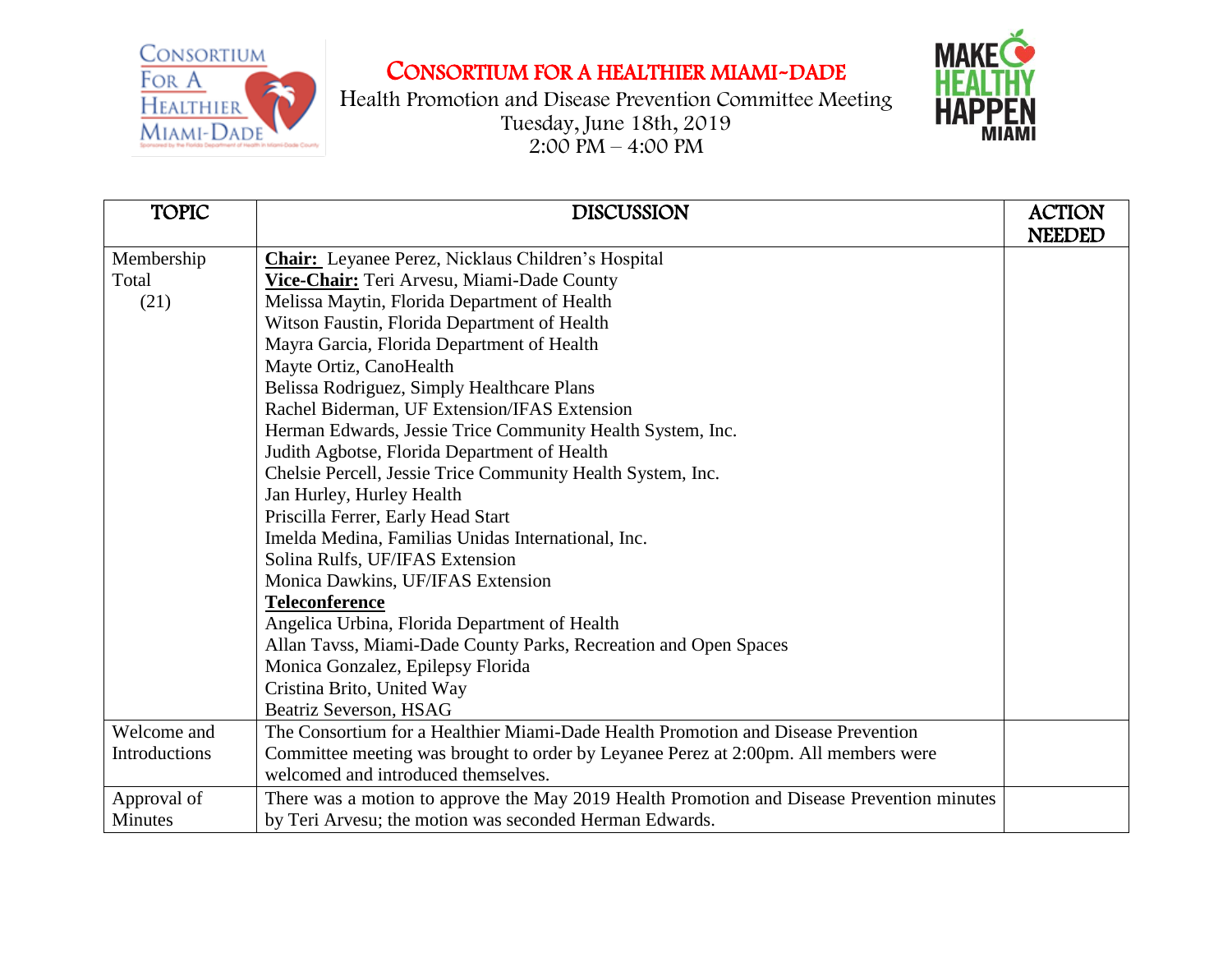



| <b>Executive Board</b> | Leyanee Perez provided the following updates:                                                         |  |
|------------------------|-------------------------------------------------------------------------------------------------------|--|
| Updates                | The Consortium Annual event will be taking place next year in conjunction with the                    |  |
|                        | Worksite Wellness Awards. Leyanee Perez will be leading the taskforce for the event                   |  |
|                        | along with Teri Arvesu. The taskforce will be reaching out to different organizations for             |  |
|                        | sponsorships.                                                                                         |  |
|                        | The Consortium will be receiving an award on June 28 <sup>th</sup> by the South Florida Hispanic<br>ш |  |
|                        | <b>Chamber of Commerce.</b>                                                                           |  |
|                        | The Community Health Assessment and Improvement Plan community meeting will be                        |  |
|                        | taking place on July 18 <sup>th</sup> at the Firefighters Memorial Building in Doral.                 |  |
|                        | The Walker Tracker App is being added to Nicklaus Children's Hospital GiveMe5                         |  |
|                        | program. The program will be launched in September. Nicklaus Children's Hospital will                 |  |
|                        | need the support of Consortium members to help promote the program.                                   |  |
| Presentation           | Presentation "Meet Pepper the Robot" by Dr. Jocelyn Lawrence<br>$\blacksquare$                        |  |
| Previous Action        | The committee identified an initiative where HPDP can engage in to address chronic<br>ш               |  |
| Items                  | disease rates in Miami-Dade County.                                                                   |  |
|                        | The committee will host a Resource Fair on Saturday, September 14 <sup>th</sup> from 10am-<br>$\circ$ |  |
|                        | 2pm at the Shrine Our Lady of Charity (Ermita de la Caridad).                                         |  |
|                        | There will be space for approximately 40 vendors. A sponsor will be needed to                         |  |
|                        | supply tables and chairs.                                                                             |  |
|                        | Presentations will be held on the second floor. Topics of interest include: domestic<br>$\circ$       |  |
|                        | violence, human trafficking, diabetes, and other chronic diseases.                                    |  |
|                        | More information is to come as the event is still in the planning phase.                              |  |
| Work Plan              | The committee members were encouraged to provide information to be placed in the<br>п                 |  |
| Discussion             | <b>Consortium Connection Newsletter.</b>                                                              |  |
|                        | <b>Journey to Wellness Rx Green Prescription</b>                                                      |  |
| Workgroup              | Mayra Garcia (Florida Department of Health) provided the following update:                            |  |
| Updates                | Green Prescriptions are a free resource for organizations and are available in three                  |  |
|                        | languages (English Spanish, Creole). If your organization is interested in partnering and             |  |
|                        | distributing Green Prescriptions, please contact Melissa Maytin at                                    |  |
|                        | Melissa.Maytin@flhealth.gov.                                                                          |  |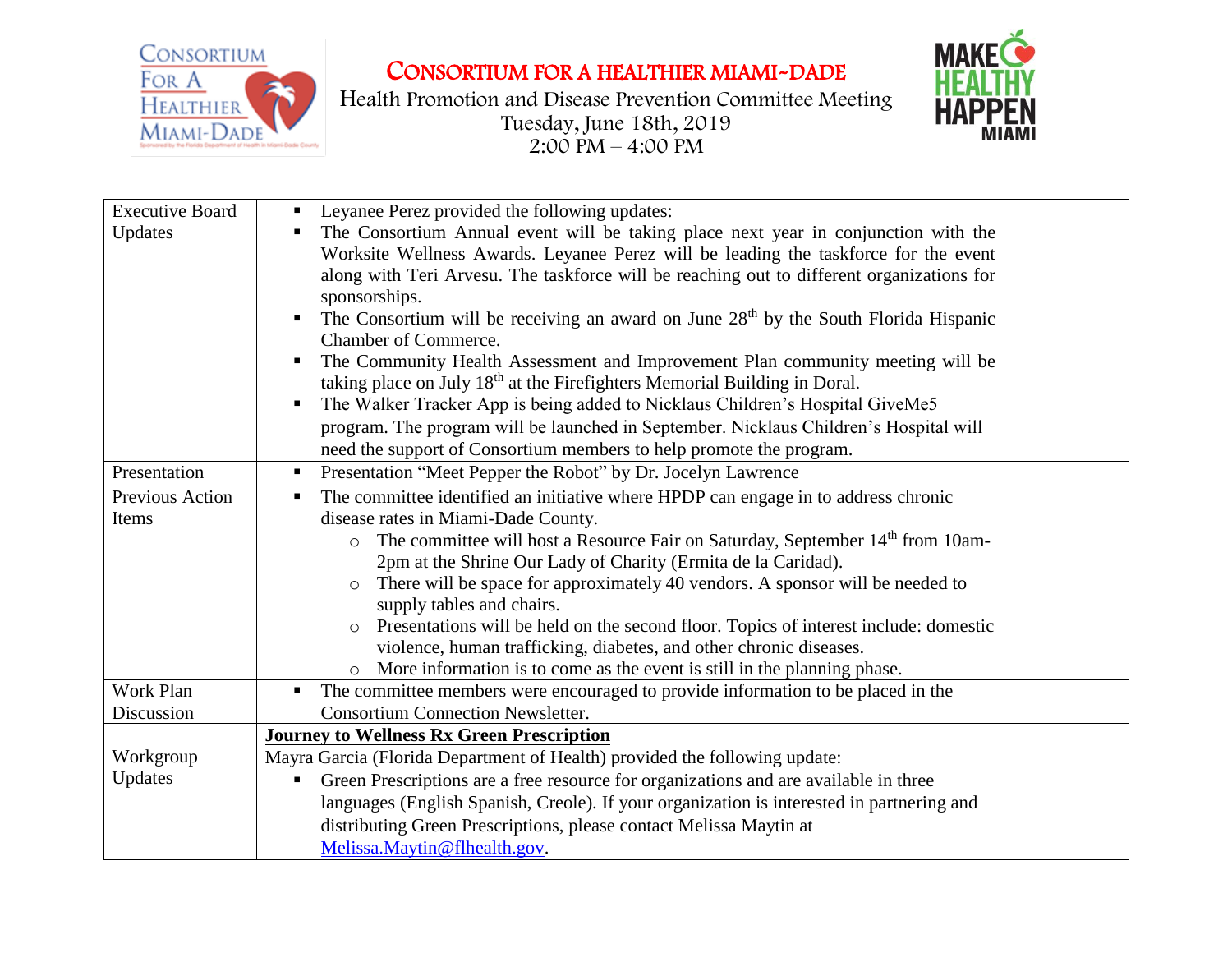

Health Promotion and Disease Prevention Committee Meeting Tuesday, June 18th, 2019  $2:00 \text{ PM} - 4:00 \text{ PM}$ 



|                                           | The Health & Wellness Center in Liberty City at the Frederica Wilson and Juanita                                                                                                                                                                                                                                                                                                                                                                                                                                                                                                                                                                                                                                                                                                                                                                                                                                                                                                                                                               |  |
|-------------------------------------------|------------------------------------------------------------------------------------------------------------------------------------------------------------------------------------------------------------------------------------------------------------------------------------------------------------------------------------------------------------------------------------------------------------------------------------------------------------------------------------------------------------------------------------------------------------------------------------------------------------------------------------------------------------------------------------------------------------------------------------------------------------------------------------------------------------------------------------------------------------------------------------------------------------------------------------------------------------------------------------------------------------------------------------------------|--|
|                                           | Mann Health Center continues to provide free biometric screenings to the                                                                                                                                                                                                                                                                                                                                                                                                                                                                                                                                                                                                                                                                                                                                                                                                                                                                                                                                                                       |  |
|                                           | community. The Health & Wellness is open every Monday from 9:00am-3:00pm                                                                                                                                                                                                                                                                                                                                                                                                                                                                                                                                                                                                                                                                                                                                                                                                                                                                                                                                                                       |  |
| Partner Updates<br>and Upcoming<br>Events | CanoHealth will be hosting free health clinics on Saturday, July $6th$ at different location in<br>п<br>Miami-Dade and Broward. For more information contact (855) 226-6633.<br>Familias Unidas International, Inc. focuses on health education to help raise awareness<br>$\blacksquare$<br>and increase protective factors.<br>The Florida Department in Miami-Dade County's Lead and Asthma program is now<br>п<br>partnering with Simply Healthcare and Miami Children's Initiative.<br>UF/Family Nutrition Program is funded to teach free nutrition education curriculums<br>throughout the county to all ages.<br>The Mayor's Initiative on Aging held a resource fair in the lobby of the government<br>п<br>center to help raise awareness about elder abuse.<br>Simply Healthcare will be funding a variety of events at certain zip codes including health<br>fairs and community baby showers. They are also doing laundry center events, in which<br>they provide free education to the costumers and then pay for their laundry. |  |
|                                           | Monica Dawkins has retired from the UF/Family Nutrition Program. The program is now<br>п<br>being managed by Rachel Biderman.<br>Clients who need dental services can be referred to Jessie Trice Community Health<br>п.<br>System.<br>The Florida Department of Health in Miami-Dade County, Women's Health Program<br>offers free mammograms to uninsured women who are 50-64 years of age. If interested,<br>please contact: 305-470-5634. There are also four Family Planning Clinics are the county<br>offering different options for birth control and pre-natal care 305-575-3800.<br>Epilepsy Florida provides epilepsy services throughout Florida. They are currently hiring<br>п<br>a Community Resource Specialist. If you are interested in applying, email Monica<br>Gonzales at: mgonzalez@epilesyfl.org<br>Miami-Dade County Parks are still having their programs for active older adults during<br>the summer.                                                                                                               |  |